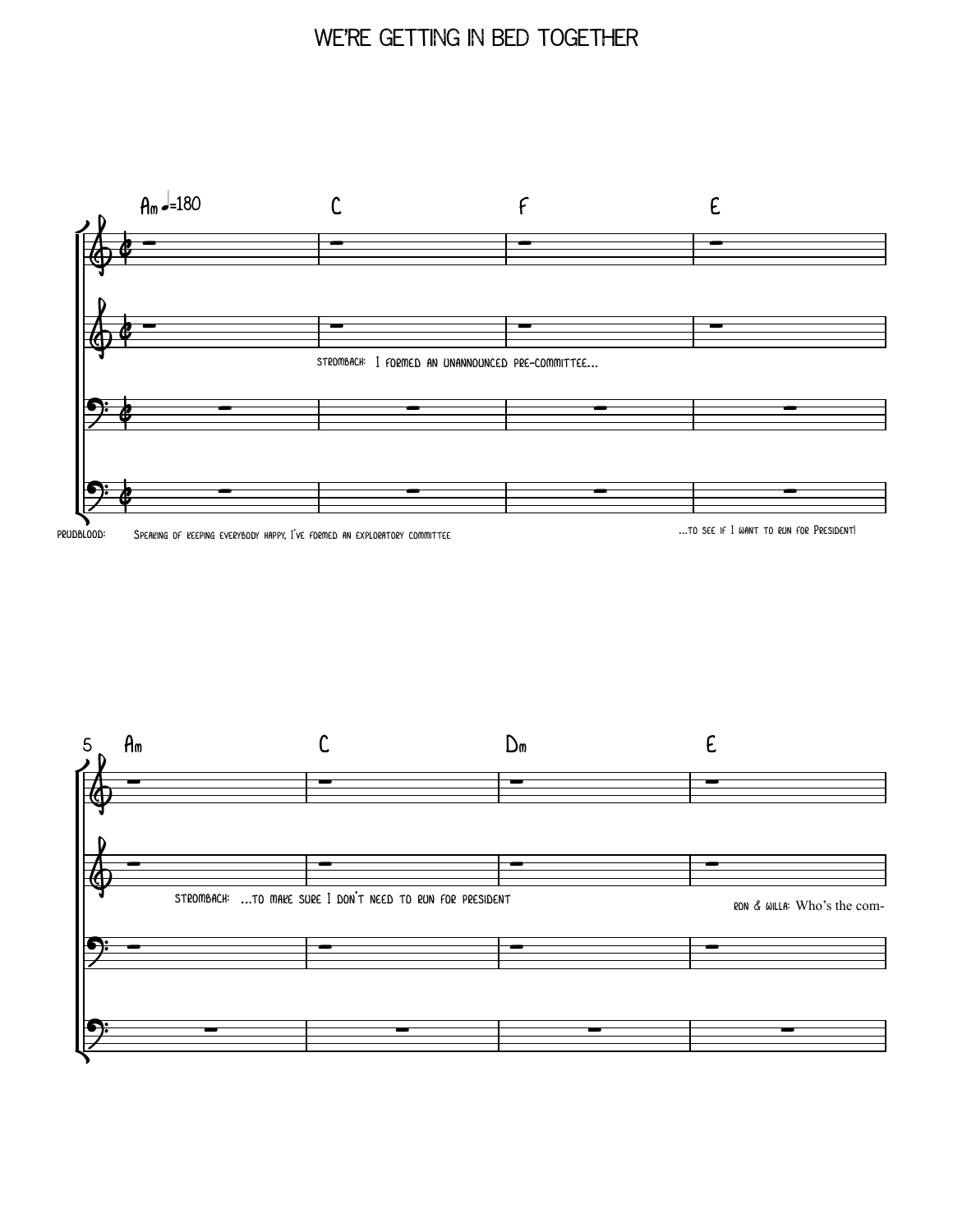

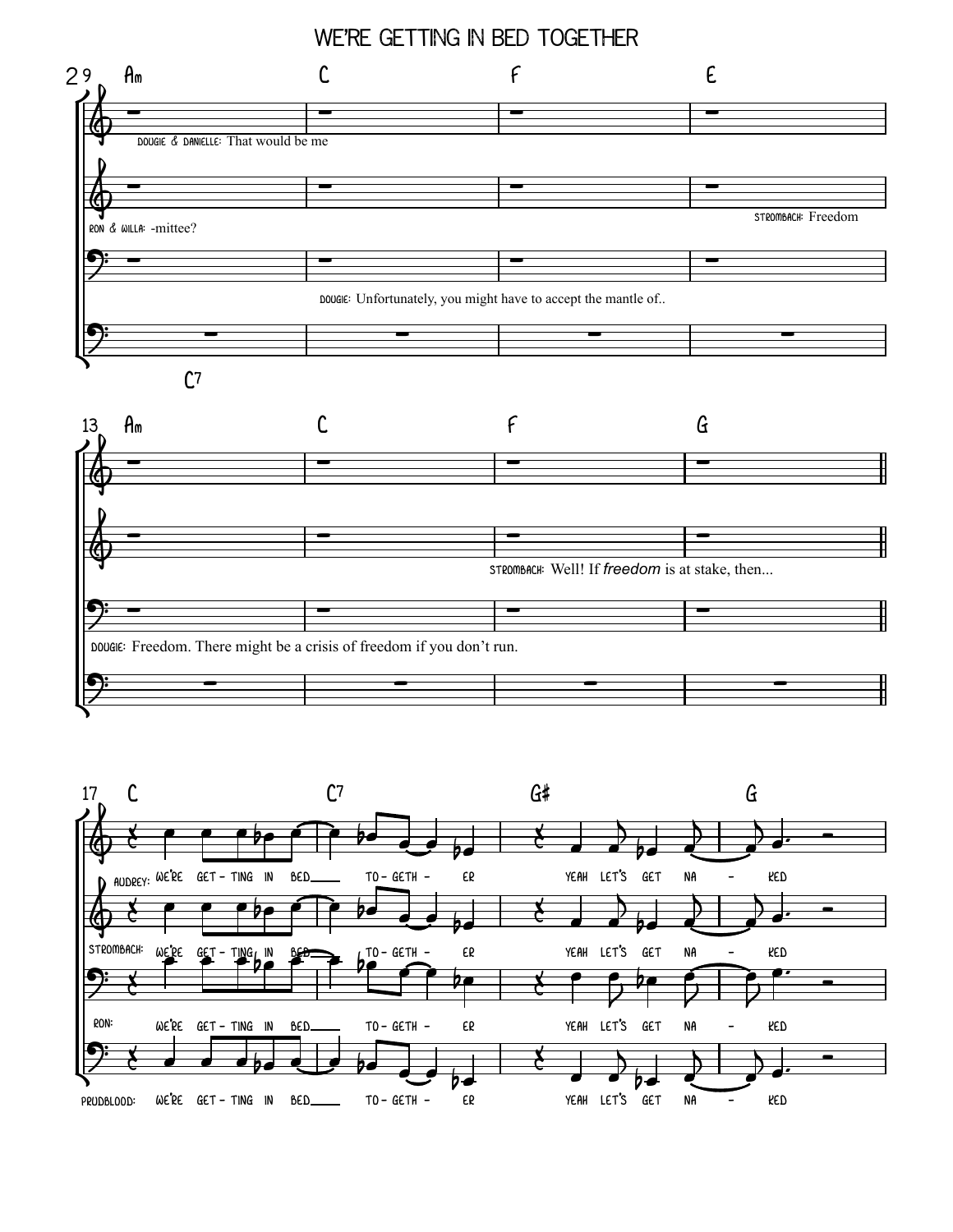





3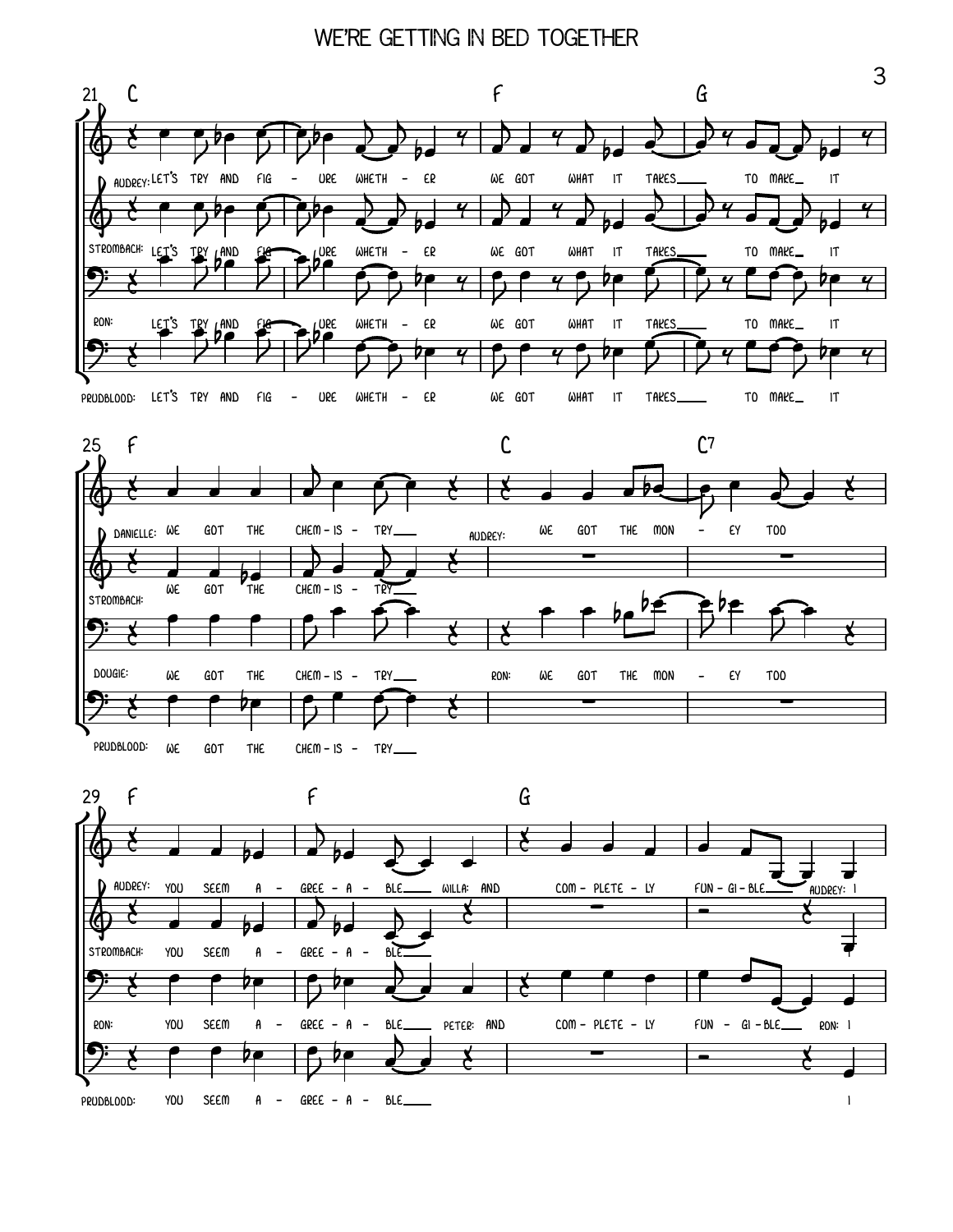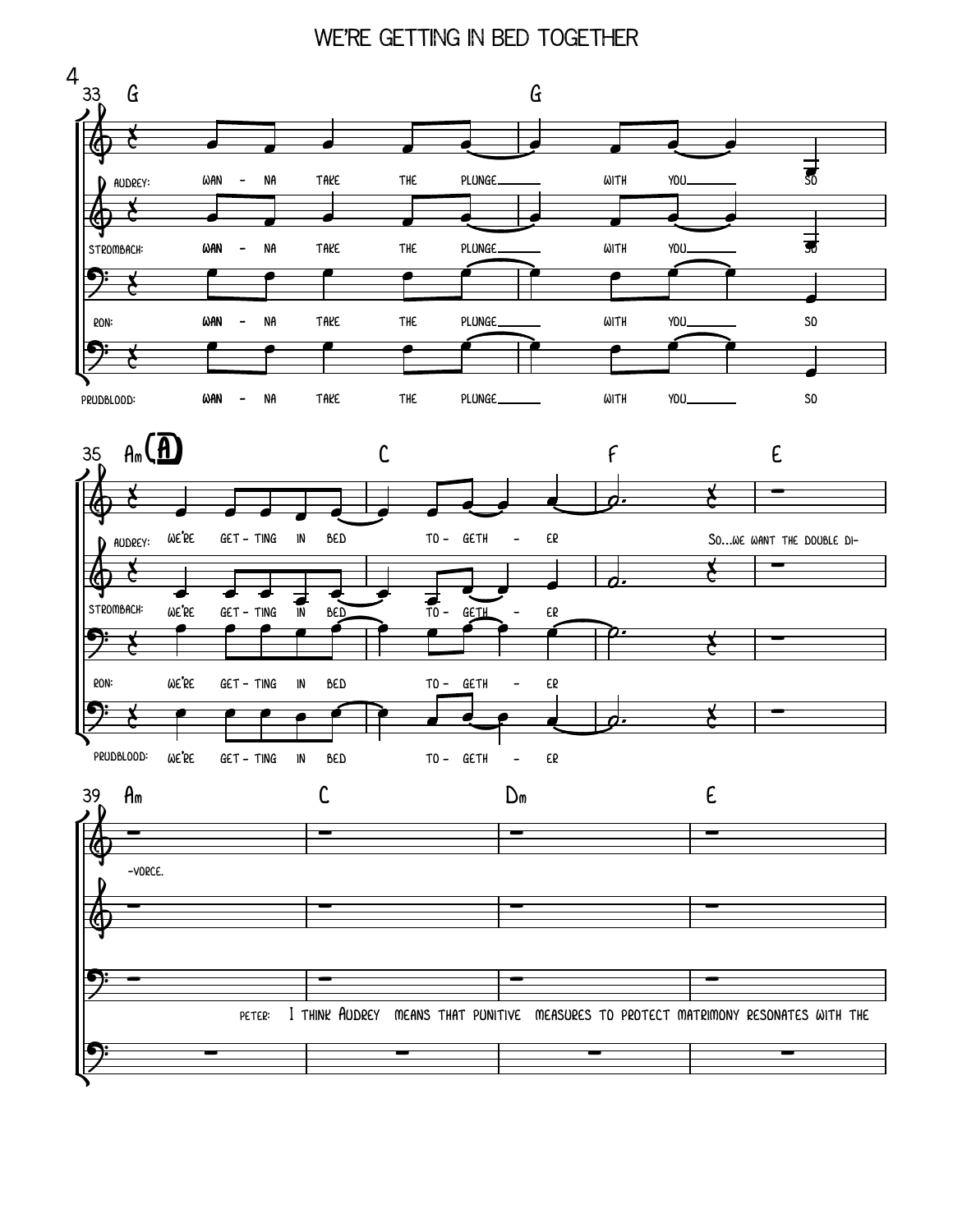### WE'RE GETTING IN BED TOGETHER





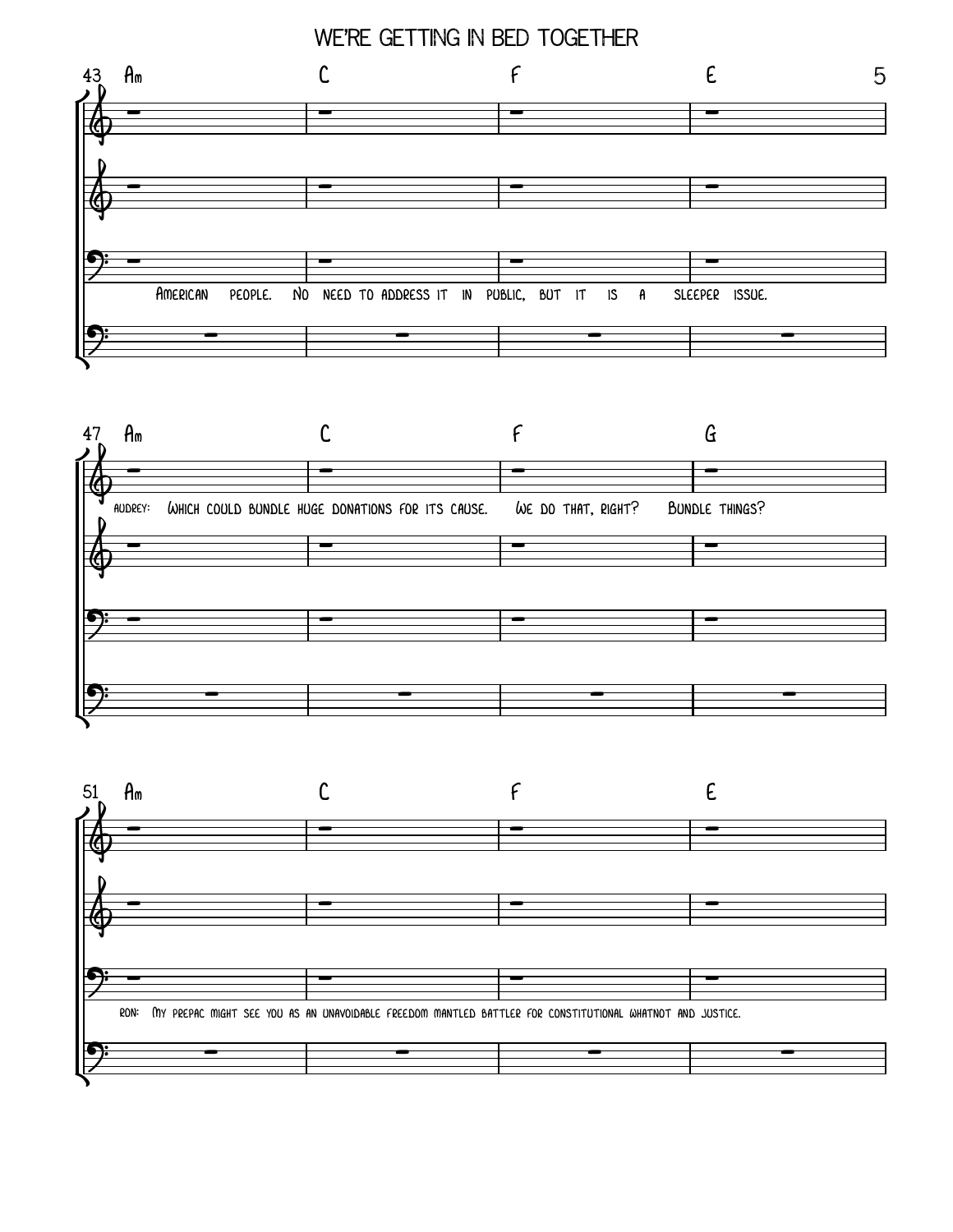# WE'RE GETTING IN BED TOGETHER







ISRAEL WOULD HAVE NO GREATER FRIEND THAN A PRUDBLOOD ADMINISTRATION. PRUDBLOOD: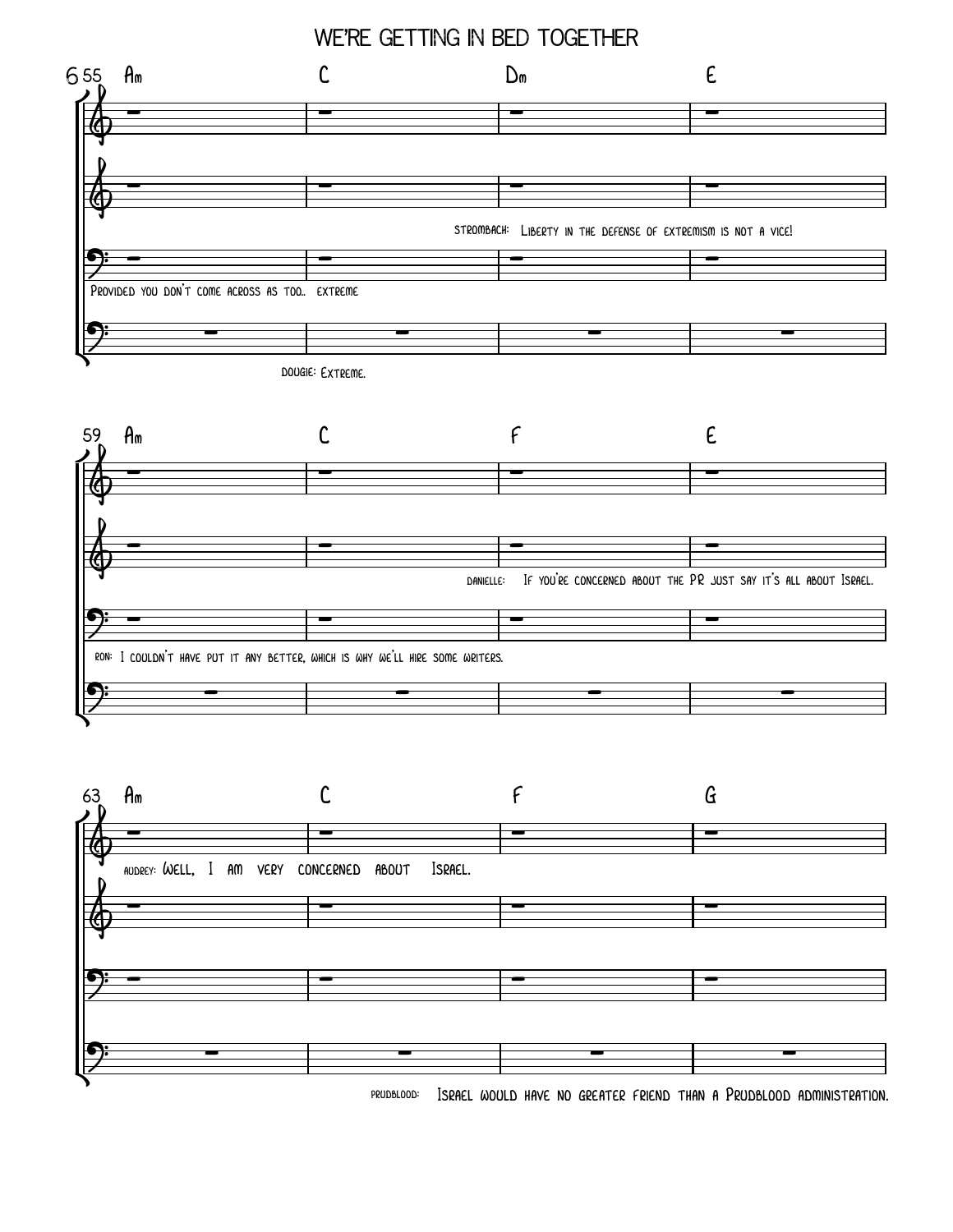



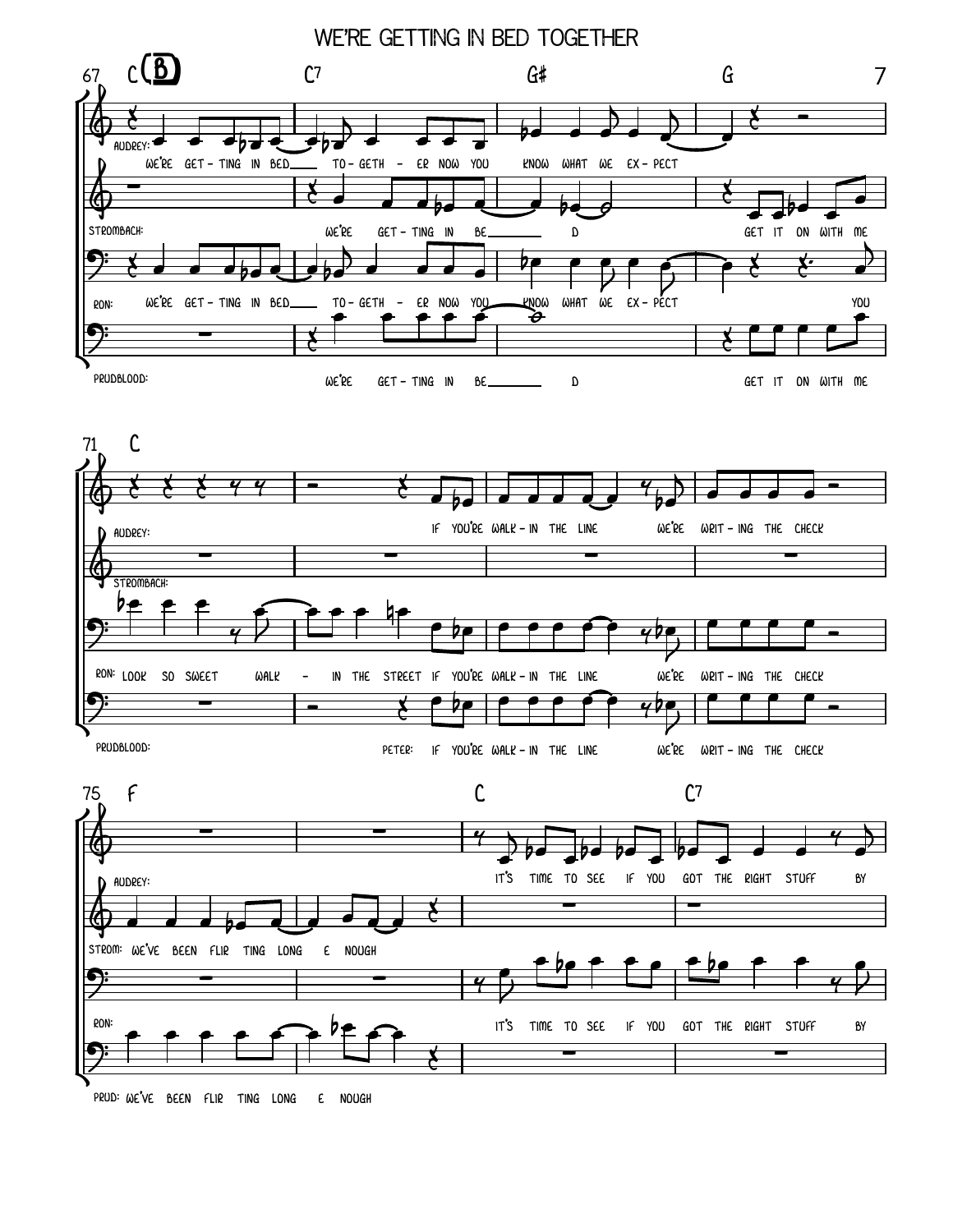



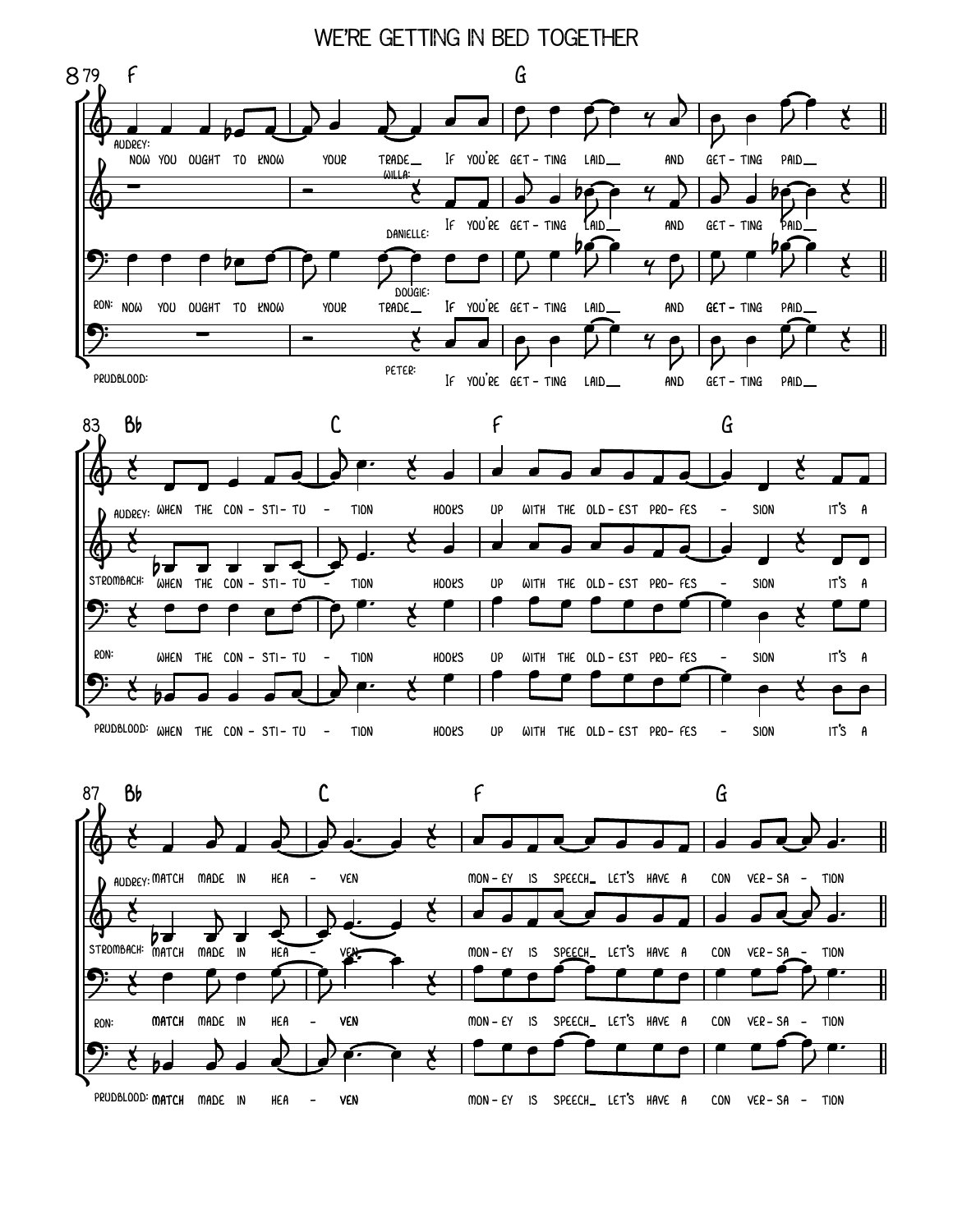